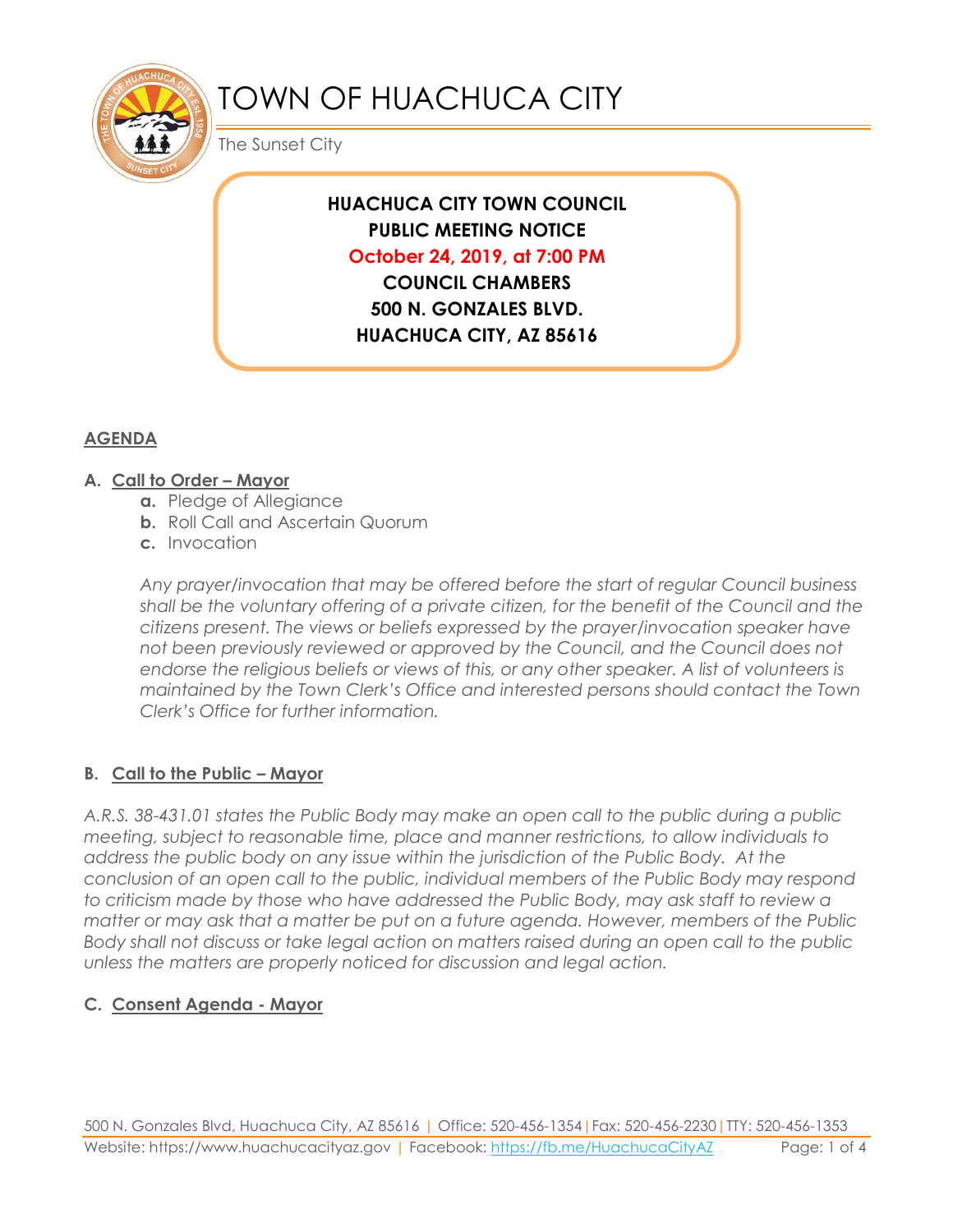*All items listed in the Consent Agenda are considered routine matters and will be enacted by one motion of the Council. There will be no separate discussion of these items unless a Member of the Town Council requests that an item or items be removed for discussion. Council Members may ask questions without removal of the item from the Consent Agenda. Items removed from the Consent Agenda are considered in their normal sequence as listed on the agenda, unless called out of sequence.*

- **C.1 Consider approval of the minutes of the Council Work meeting held on October 10, 2019.**
- **C.2 Consider approval of the minutes of the Council meeting held on October 10, 2019.**
- **C.3 Consider approval of the Payment Approval Report in the amount of \$ 103,625.95**
- **C.4 Consider approval of \$5,808.26 for Repair of Caterpillar Scraper.**
- **C.5 Consider approval of \$6,240.33 for Rental of Scraper while other is being repaired.**
- **C.6 Consider approval of \$8,690.98 for Office 365 Gov G3, Email and office applications.**
- **C.7 Authorize the declaration as surplus property the following items, to be sold by auction or otherwise disposed of in accordance with Town Policy:**
	- **A. 1998 Jeep Grand Cherokee VIN# 1J4GZ58Y9WC103074**
	- **B. 1994 Jeep Wrangler VIN# 1J4FY29SXRP408541**
	- **C. 2000 GMC Jimmy VIN# 1GKCS13W6Y2345972**
	- **D. 1991 Buick Park Avenue VIN# 1G4CW53L3M1663377**

#### **D. Unfinished Business before the Council – Mayor**

*Public comment will be taken at the beginning of each agenda item, after the subject has been announced by the Mayor and explained by staff. Any citizen, who wishes, may speak one time for five minutes on each agenda item before or after Council discussion. Questions from Council Members, however, may be directed to staff or a member of the public through the Mayor at any time.*

**D.1 Discussion and/or Action [Mayor Wallace]:** Council approval of Resolution 2019-31. A RESOLUTION OF THE MAYOR AND TOWN COUNCIL OF THE TOWN OF HUACHUCA CITY, COCHISE COUNTY, ARIZONA, DECLARING AS A PUBLIC RECORD OF THE TOWN THAT CERTAIN DOCUMENT KNOWN AS "TITLE 16 NEIGHBORHOOD PRESERVATION AND VACANT PROPERTY REGISTRY".

**D.2 Discussion and/or Action [Dr. Johnson]:** Second reading and adoption of Ordinance 2019-16 AN ORDINANCE OF THE MAYOR AND TOWN COUNCIL OF THE TOWN OF HUACHUCA CITY, COCHISE COUNTY, ARIZONA, AMENDING THE TOWN CODE BY ADDING NEW TITLE 16 "NEIGHBORHOOD PRESERVATION AND VACANT PROPERTY REGISTRY" TO ESTABLISH REGULATIONS FOR REGISTERING AND MAINTAINING FORECLOSED, ABANDONED AND VACANT PROPERTY WITHIN THE TOWN; TO ESTABLISH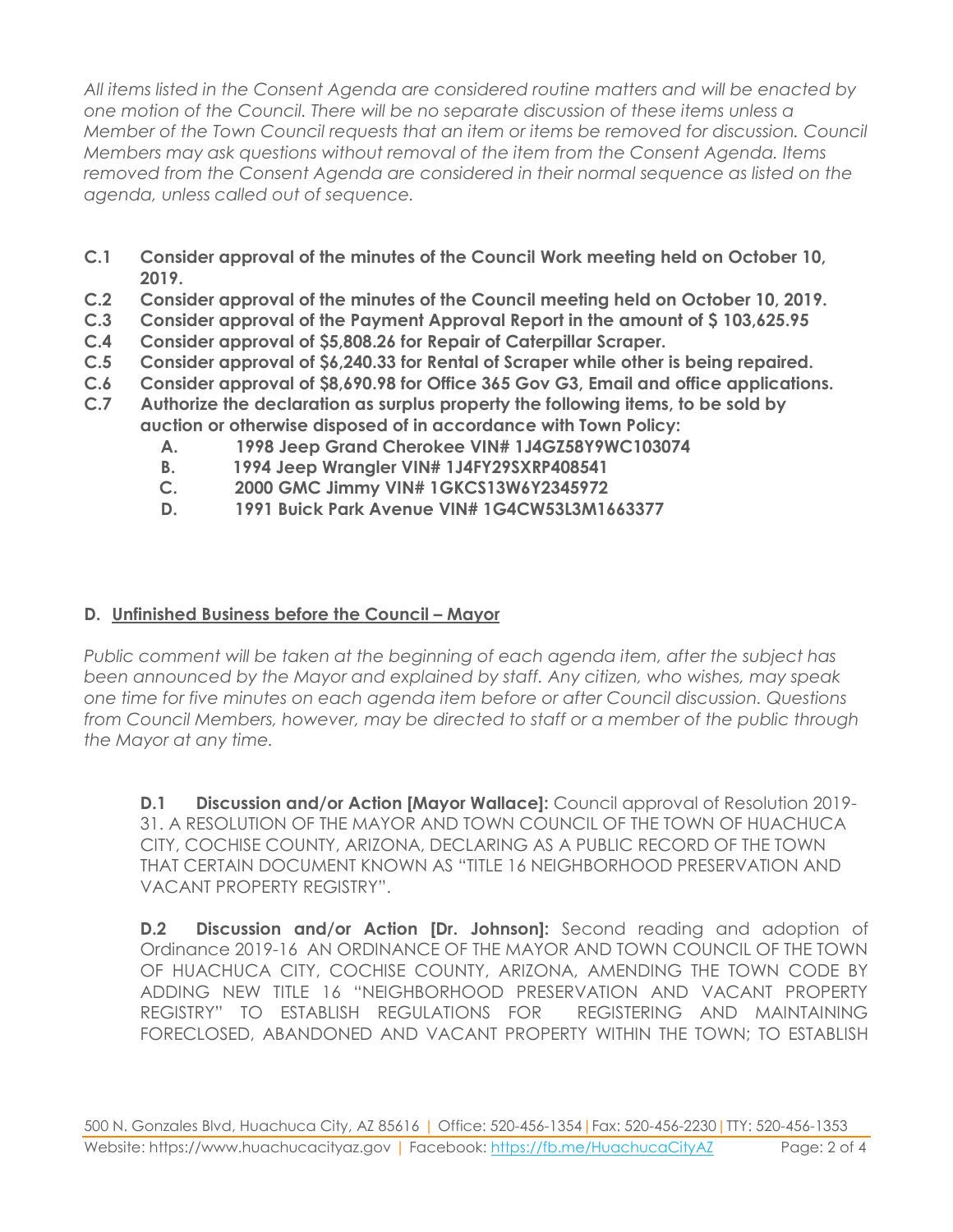REGULATIONS FOR DECLARING AND ABATING SLUM AND BLIGHTED PROPERTY; TO ESTABLISH MINIMUM STANDARDS FOR THE CONDITION OF THE INTERIOR OF RESIDENTIAL BUILDINGS; TO ESTABLISH REQUIREMENTS FOR THE MAINTENANCE OF ALL RESIDENTIAL AND NONRESIDENTIAL BUILDINGS AND STRUCTURES OF ANY KIND, AND VACANT AND IMPROVED LAND; TO ESTABLISH REGULATIONS FOR GRAFFITI PREVENTION, PROHIBITION AND REMOVAL; TO PROHIBIT ACTS AND CONDUCT THAT DIMINISH QUALITY OF LIFE; AND ADOPTING ENFORCEMENT AND ABATEMENT PROCEDURES AND SANCTIONS FOR VIOLATIONS.

#### **E. New Business Before Council - Mayor**

*Public comment will be taken at the beginning of each agenda item, after the subject has been announced by the Mayor and explained by staff. Any citizen, who wishes, may speak one time for five minutes on each agenda item before or after Council discussion. Questions from Council Members, however, may be directed to staff or a member of the public through the Mayor at any time.* 

**E.1 Discussion and or/Action [Spencer Forsberg]:** September 2019 Financial Statement Review including Town grant tracking.

**E.2 Discussion and or/Action [Clerk Collins]:** Approval of Christmas parade route for the Parade to be held on December 14, 2019.

**E.3 Discussion and/or Action [Mayor Wallace]:** The Council might vote to go into Executive [closed] session, pursuant to A.R.S. 38-431.03(A) (3) & (4), for legal advice concerning the settlement agreement with Dusk till Dawn and acquisition of the property. In addition, the Council will discuss and act upon the following related matters in open session:

- a. Hiring Stifel, Nicolaus & Company to provide financial consulting services related to obtaining financing for purchase of the property;
- b. Approving a bond sale to finance purchase of the property and selecting a financial institution to purchase the bonds; and
- c. Hiring the law firm of Greenberg Traurig, LLP, to provide legal counsel on the bond sale transaction.
- **F. Town Manager's Report**
- **G. Items to be placed on future agendas**
- **H. Reports of Current Events by Council**
- **I. Adjournment**

Posted at 5:00 PM October 21, 2019 at the following locations: